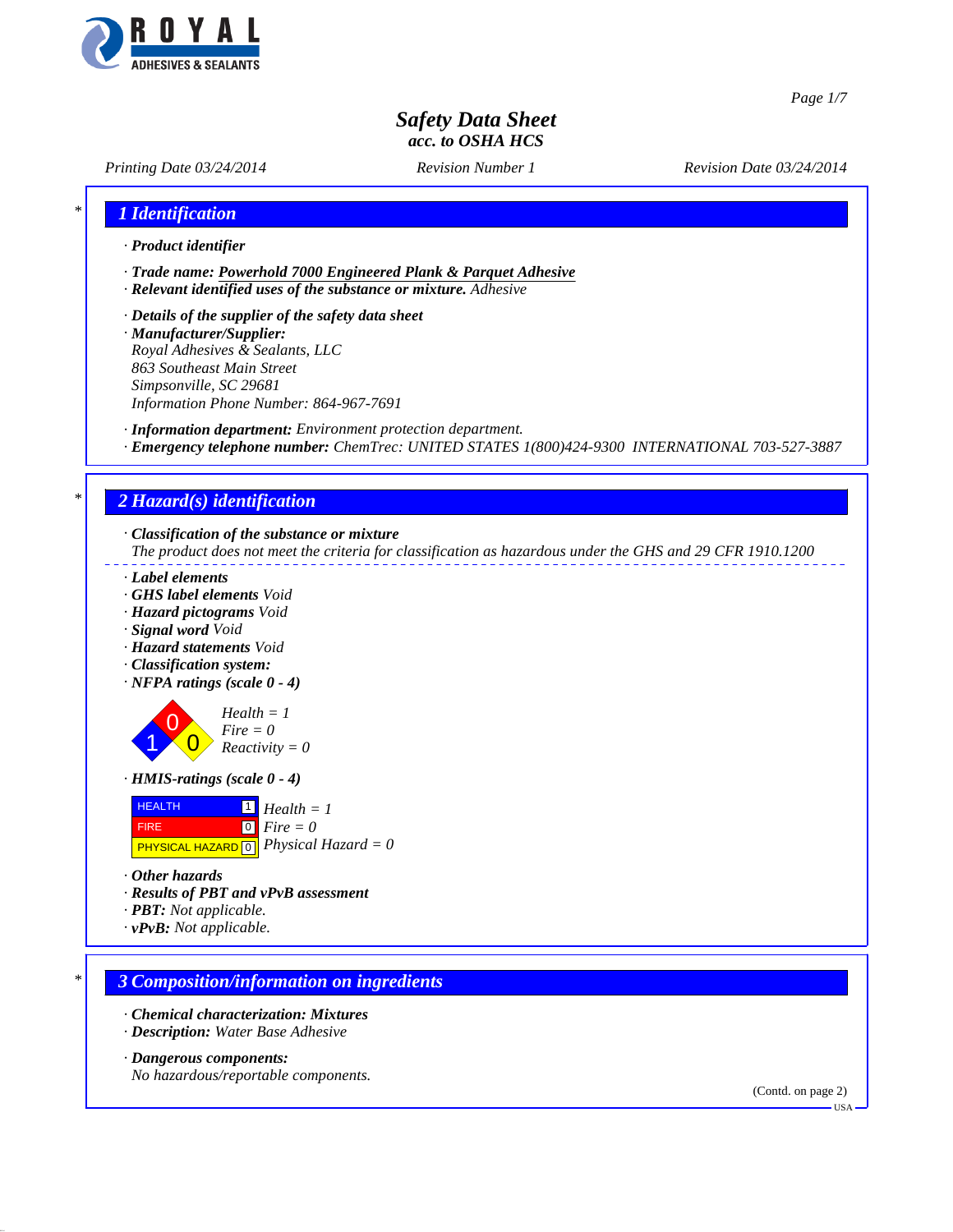*Printing Date 03/24/2014 Revision Number 1 Revision Date 03/24/2014*

*Trade name: Powerhold 7000 Engineered Plank & Parquet Adhesive*

(Contd. of page 1)

*7732-18-5 water, distilled, conductivity or of similar purity 5-20%*

#### *\* 4 First-aid measures*

*· Description of first aid measures*

- *· After inhalation:*
- *Supply fresh air or oxygen; call for doctor.*
- *In case of unconsciousness place patient stably in side position for transportation.*
- *· After skin contact: Immediately wash with water and soap and rinse thoroughly.*
- *· After eye contact: Rinse opened eye for several minutes under running water.*
- *· After swallowing:*

*Rinse out mouth with water. Drink 1 - 2 glasses of water but DO NOT induce vomiting. Do not give liquids to a drowsy, convulsing or unconscious person. If vomiting occurs spontaneously, keep head below hips to prevent aspiration.*

*Seek medical treatment.*

- *· Information for doctor:*
- *· Most important symptoms and effects, both acute and delayed No further relevant information available.*
- *· Indication of any immediate medical attention and special treatment needed*
- *No further relevant information available.*

### *\* 5 Fire-fighting measures*

- *· Extinguishing media*
- *· Suitable extinguishing agents:*
- *CO2, extinguishing powder or water spray. Fight larger fires with water spray or alcohol resistant foam. Use fire fighting measures that suit the environment.*
- *· Special hazards arising from the substance or mixture No further relevant information available.*
- *· Advice for firefighters*
- *· Protective equipment: Protective clothing and respiratory protective device.*

#### *\* 6 Accidental release measures*

- *· Personal precautions, protective equipment and emergency procedures Wear protective equipment. Keep unprotected persons away. Ensure adequate ventilation · Environmental precautions: Do not allow to enter sewers/ surface or ground water.*
- *· Methods and material for containment and cleaning up: Absorb with liquid-binding material (sand, diatomite, acid binders, universal binders, sawdust). Dispose of contaminated material as waste in accordance with federal state and local regulations.*
- *Ensure adequate ventilation.*
- *· Reference to other sections See Section 7 for information on safe handling. See Section 8 for information on personal protection equipment. See Section 13 for disposal information.*

(Contd. on page 3)

USA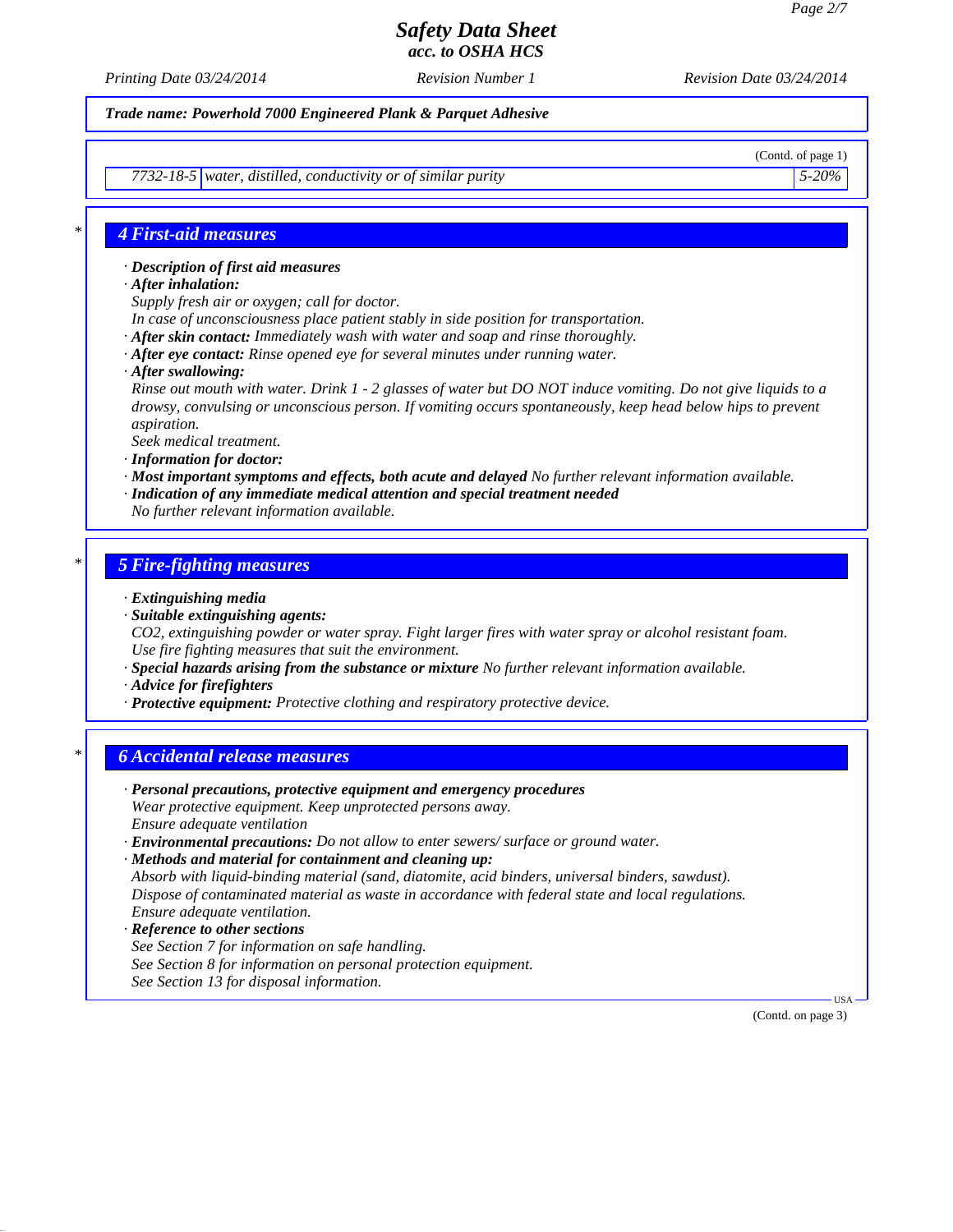*Printing Date 03/24/2014 Revision Number 1 Revision Date 03/24/2014*

#### *Trade name: Powerhold 7000 Engineered Plank & Parquet Adhesive*

(Contd. of page 2)

#### *\* 7 Handling and storage*

*· Handling:*

*· Precautions for safe handling*

*Avoid prolonged or repeated contact with skin. Avoid contact with eyes. Wash thoroughly after handling. Open containers in a well ventilated area and avoid breathing headspace vapors. Prevent formation of aerosols.*

- *· Information about protection against explosions and fires: No special measures required.*
- *· Conditions for safe storage, including any incompatibilities*
- *· Storage:*
- *· Requirements to be met by storerooms and receptacles: Store above 40F.*
- *· Information about storage in one common storage facility: Store away from oxidizing agents.*
- *· Further information about storage conditions: Protect product from freezing. Keep receptacle tightly sealed.*
- *· Specific end use(s) No further relevant information available.*

#### *\* 8 Exposure controls/personal protection*

*· Additional information about design of technical systems: No further data; see item 7.*

- *· Control parameters*
- *· Components with limit values that require monitoring at the workplace:*

*The product does not contain any relevant quantities of materials with critical values that have to be monitored at the workplace.*

- *· Additional information: The lists that were valid during the creation were used as basis.*
- *· Exposure controls*
- *· Personal protective equipment (see listings below)*
- *· General protective and hygienic measures:*
- *The usual precautionary measures for handling chemicals should be followed.*
- *· Breathing equipment: Not necessary if room is well-ventilated.*
- *· Protection of hands:*



**Protective gloves** 

*The glove material has to be impermeable and resistant to the product/ the substance/ the preparation.*

*· Material of gloves*

*Nitrile rubber, NBR*

*Chloroprene rubber, CR*

*The selection of the suitable gloves does not only depend on the material, but also on further marks of quality and varies from manufacturer to manufacturer.*

*· Penetration time of glove material*

*The exact break through time has to be found out by the manufacturer of the protective gloves and has to be observed.*

(Contd. on page 4)

USA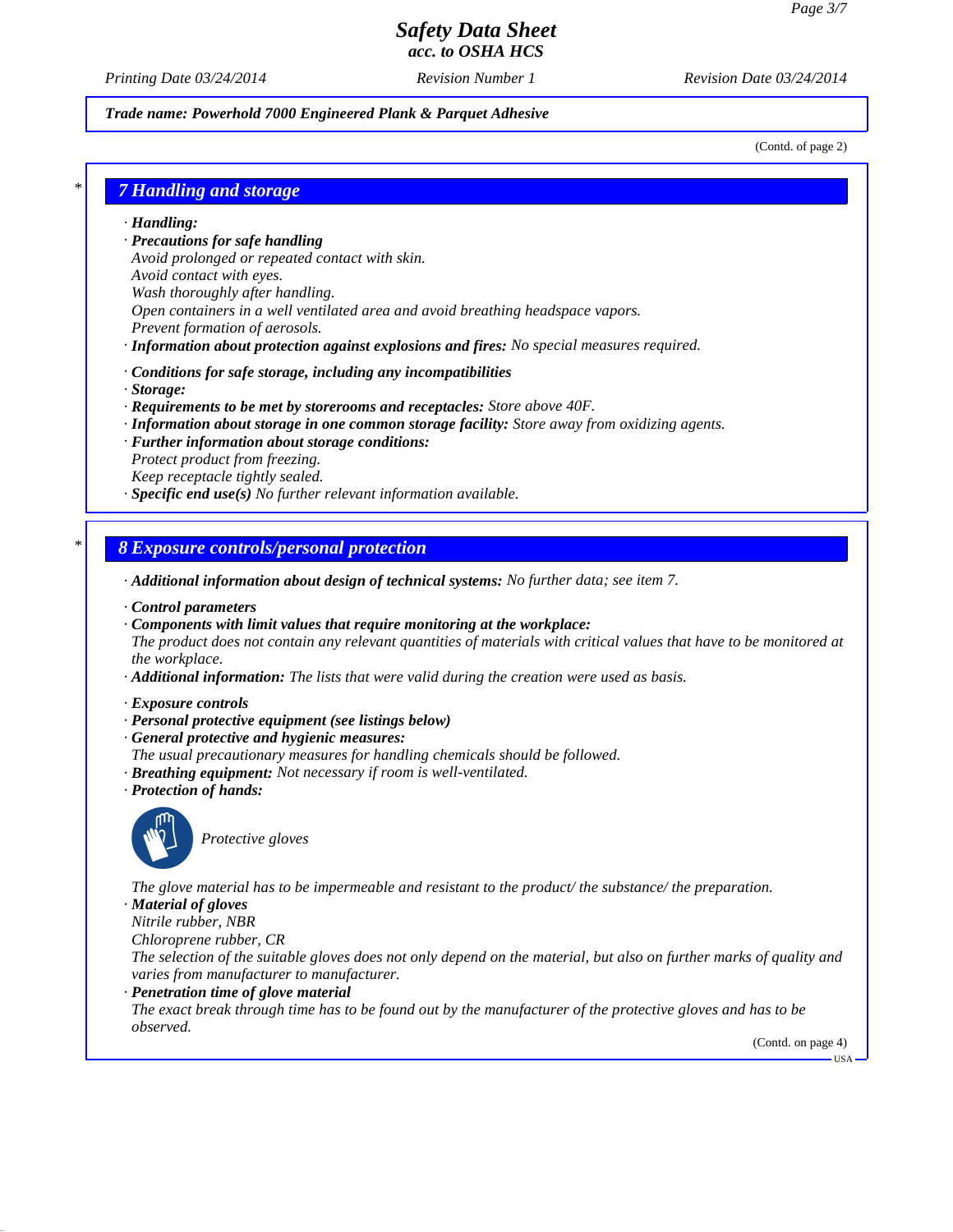*Printing Date 03/24/2014 Revision Number 1 Revision Date 03/24/2014*

*Trade name: Powerhold 7000 Engineered Plank & Parquet Adhesive*

(Contd. of page 3)

*· Eye protection: Safety glasses with side shields.*



`R*Tightly sealed goggles*

*· Body protection: Protective work clothing*

| Characteristic<br>Not determined.<br>Undetermined.<br>100 °C (212 °F)<br>Not applicable.<br>Not applicable.<br>Not determined.<br>Product is not selfigniting.<br>Product does not present an explosion hazard.<br>Not determined. |
|------------------------------------------------------------------------------------------------------------------------------------------------------------------------------------------------------------------------------------|
|                                                                                                                                                                                                                                    |
|                                                                                                                                                                                                                                    |
|                                                                                                                                                                                                                                    |
|                                                                                                                                                                                                                                    |
|                                                                                                                                                                                                                                    |
|                                                                                                                                                                                                                                    |
|                                                                                                                                                                                                                                    |
|                                                                                                                                                                                                                                    |
|                                                                                                                                                                                                                                    |
|                                                                                                                                                                                                                                    |
|                                                                                                                                                                                                                                    |
|                                                                                                                                                                                                                                    |
|                                                                                                                                                                                                                                    |
|                                                                                                                                                                                                                                    |
|                                                                                                                                                                                                                                    |
|                                                                                                                                                                                                                                    |
|                                                                                                                                                                                                                                    |
| Not determined.                                                                                                                                                                                                                    |
| 23 hPa (17 mm Hg)                                                                                                                                                                                                                  |
| $1.17$ g/cm <sup>3</sup> (9.764 lbs/gal)                                                                                                                                                                                           |
| Not determined.                                                                                                                                                                                                                    |
| Not determined.                                                                                                                                                                                                                    |
| Not determined.                                                                                                                                                                                                                    |
|                                                                                                                                                                                                                                    |
| Not miscible or difficult to mix.                                                                                                                                                                                                  |
| · Partition coefficient (n-octanol/water): Not determined.                                                                                                                                                                         |
|                                                                                                                                                                                                                                    |
| Not determined.                                                                                                                                                                                                                    |
| Not determined.                                                                                                                                                                                                                    |
|                                                                                                                                                                                                                                    |
|                                                                                                                                                                                                                                    |

USA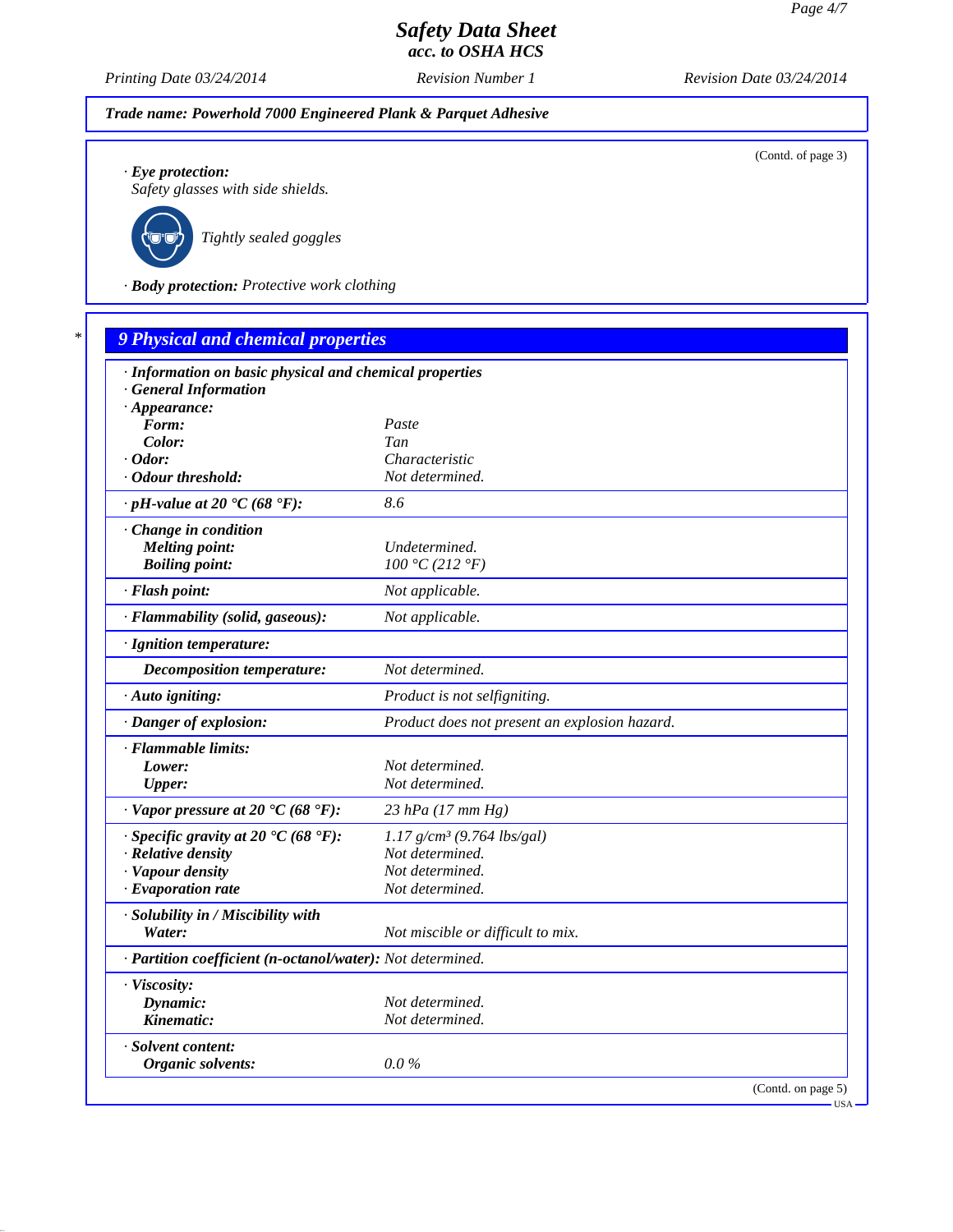*Printing Date 03/24/2014 Revision Number 1 Revision Date 03/24/2014*

*Trade name: Powerhold 7000 Engineered Plank & Parquet Adhesive*

(Contd. of page 4)

| VOC (Per EPA 24)          |  |
|---------------------------|--|
| $\cdot$ Other information |  |

 $Not \, Available \, GMS/L$ *· Other information California VOC Compliant: Solvent Free Product. SCAQMD Rule 1168: VOC Compliant SCAQMD Rule 443.1: Grams per Liter of Material <8.0 Grams per Liter of Coating: <10.0*

#### *\* 10 Stability and reactivity*

*· Reactivity*

*· Chemical stability*

- *· Thermal decomposition / conditions to be avoided: No decomposition if used according to specifications.*
- *· Possibility of hazardous reactions No dangerous reactions known.*
- *· Conditions to avoid Temperatures below 40F (4.4C)*
- *· Incompatible materials: Reacts with oxidizing agents.*
- *· Hazardous decomposition products: Carbon monoxide and carbon dioxide Nitrogen oxides*

*Hydrocarbons*

#### *11 Toxicological information*

*· Information on toxicological effects*

- *· Acute toxicity:*
- *· Primary irritant effect:*
- *· on the skin: May irritate the skin.*
- *· on the eye: May irritate the eye.*
- *· Sensitization: No sensitizing effects known.*
- *· Additional toxicological information:*

*The product is not subject to classification according to internally approved calculation methods for preparations:*

*When used and handled according to specifications, the product does not have any harmful effects according to our experience and the information provided to us.*

*· Carcinogenic categories*

*· IARC (International Agency for Research on Cancer)*

*None of the ingredients is listed.*

*· NTP (National Toxicology Program)*

*None of the ingredients is listed.*

#### *\* 12 Ecological information*

*· Toxicity*

- *· Aquatic toxicity: No further relevant information available.*
- *· Persistence and degradability No further relevant information available.*
- *· Behavior in environmental systems:*
- *· Bioaccumulative potential No further relevant information available.*
- *· Mobility in soil No further relevant information available.*
- *· Additional ecological information:*
- *· General notes: At present there are no ecotoxicological assessments.*

(Contd. on page 6)

 $-<sup>T</sup>S<sub>A</sub>$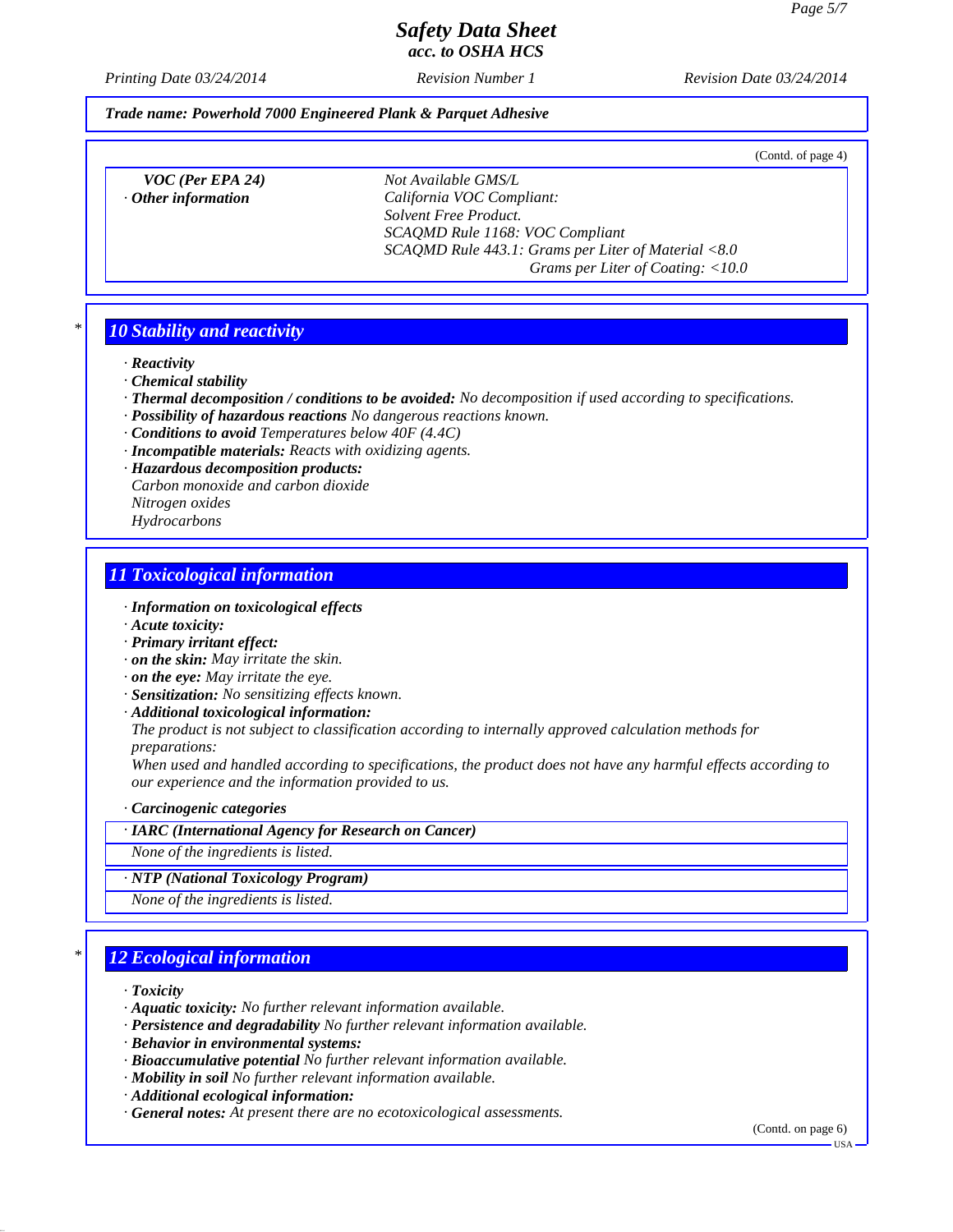*Printing Date 03/24/2014 Revision Number 1 Revision Date 03/24/2014*

*Trade name: Powerhold 7000 Engineered Plank & Parquet Adhesive*

(Contd. of page 5)

*· Results of PBT and vPvB assessment*

*· PBT: Not applicable.*

*· vPvB: Not applicable.*

*· Other adverse effects No further relevant information available.*

#### *\* 13 Disposal considerations*

- *· Waste treatment methods*
- *· Recommendation: Must be specially treated adhering to official regulations.*
- *· Uncleaned packagings:*
- *· Recommendation: Disposal must be made according to official regulations.*

| $\cdot$ UN-Number                            |                 |
|----------------------------------------------|-----------------|
| · DOT, ADR, ADN, IMDG, IATA                  | Void            |
| $\cdot$ UN proper shipping name              |                 |
| · DOT, ADR, ADN, IMDG, IATA                  | Void            |
| $\cdot$ Transport hazard class(es)           |                 |
| · DOT, ADR, ADN, IMDG, IATA                  |                 |
| · Class                                      | Void            |
| · Packing group                              |                 |
| · DOT, ADR, IMDG, IATA                       | Void            |
| · Environmental hazards:                     | Not applicable. |
| · Special precautions for user               | Not applicable. |
| · Transport in bulk according to Annex II of |                 |
| <b>MARPOL73/78 and the IBC Code</b>          | Not applicable. |

#### *\* 15 Regulatory information*

- *· Safety, health and environmental regulations/legislation specific for the substance or mixture · Sara*
- *· Section 355 (extremely hazardous substances):*

*None of the ingredients is listed.*

*· Section 313 (Specific toxic chemical listings):*

*None of the ingredients is listed.*

*· TSCA (Toxic Substances Control Act):*

*All components of this product are on the TSCA Inventory or are exempt from TSCA Inventory requirements.*

*· Proposition 65*

*· Chemicals known to cause cancer:*

*None of the ingredients is listed.*

(Contd. on page 7)

USA